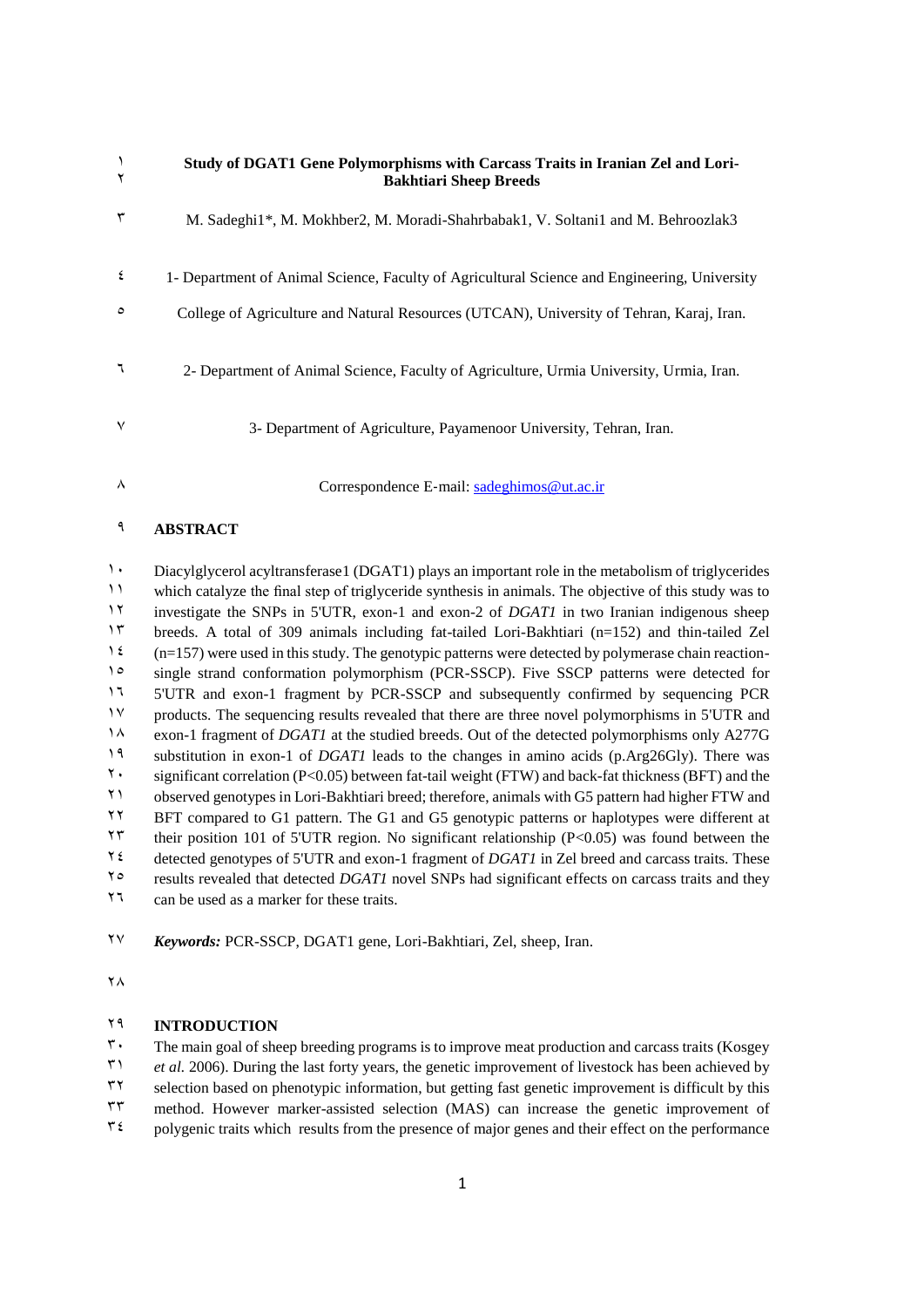$5^{\circ}$  of these traits. Therefore, this method has provided opportunities to increase response to selection,

especially for traits with small heritability (Dekkers, 2004).

 $\mu$ <sup>37</sup> Lori-Bakhtiari breed, with more than 1.7 million heads, is one of the most common indigenous sheep

 $\mu$ <sup>8</sup> breed in Iran. This breed adapted to the hilly and mountainous regions in the west of Iran and has

been raised mostly in villages under semi-intensive systems. The Lori-Bakhtiari breed has high body

 $\epsilon$  weight and the largest fat tail compared to other Iranian Indigenous breeds (Kianzad *et al.* 2003;

 Vatankhah and Talebi, 2008). Zel breed, with about 1.5 million heads, is the only thin-tailed Iranian breed. Zel is raised in the north part of Iran located between the northern slopes of the Alburz

mountain and the Caspian Sea (Kamalzadeh *et al.* 2008).

 $\epsilon$ 

 $\epsilon$ <sup>o</sup> Diacylglycerol acyltransferase1 (DGAT1) gene is involved in the metabolism of triglycerides and catalyzes the last step of the triacylglycerol synthesis (Hatzopoulos *et al.* 2011; Li *et al.* 2013). *DGAT1* is extensively expressed in almost all tissues including the mammary glands, small intestine,  $\lambda$  adipose tissue, and skeletal muscle, with the highest expression level in adipose tissue and small

 $\mathfrak{e}$ <sup>4</sup> intestine (Xu *et al.* 2008).

 $\degree$  The DGAT1 gene spans approximately 8.5 kbp and comprises 17 exon 16 introns, located on the chromosome 14 of bovine (Grisart *et al.* 2002). Homologous sequence was found on the chromosome 9 of sheep (*Ovis aries*). This gene contains about 1470 nucleotides that code a polypeptide with 489 amino acids (Xu *et al.* 2009). Specific polymorphisms in *DGAT1* were  $\circ$  t detected and their association with some production traits were confirmed in farm animals, especially cattle. Then, *DGAT1* was introduced as a candidate gene for milk production traits in dairy (Banos *et al.* 2008; Li *et al.* 2009; Signorelli *et al.* 2009; Cerit *et al.* 2014) and carcass traits (Anton *et al.* 2010; Souza *et al.* 2010; Pannier *et al.* 2010; Li *et al.* 2013; Tait *et al.* 2014; Ardicli *et al.* 2017) in cattle. Moreover, DGAT1 due to its key role in fat metabolism (Scata *et al.* 2009) is a candidate gene for milk fat content (Xu *et al.* 2009; Scata *et al.* 2009; Yang *et al.* 2011: An *et al.* 2013; Tabaran *et al.* 2014; Martin *et al.* 2017) and carcass traits (Xu *et al.* 2009; Mohammadi *et al.*

 $\sqrt{1}$  2013) in dairy sheep and goat.

However, there are only few studies on the association between *DGAT1* polymorphisms and carcass

traits in sheep (Xu *et al.* 2009; Mohammedi *et al.* 2013; Noshahr and Rafat, 2014; Nanekarani *et al.*

 2016). Xu *et al.* (2009) sequenced the whole coding region of sheep DGAT1 and surveyed the associations between polymorphism of *DGAT1* and 11 meat production traits. They reported the

positive effect of the T allele in exon-17 of *DGAT1* on meat quality and quantity in three Chinese

sheep breeds. Mohammadi *et al.* (2013) reported that there is a significant correlation between exon-

17 of *DGAT1* polymorphisms (T487C) and carcass weight and dressing percentage, and concluded

that the CC genotypes had higher carcass weight and dressing percentage.

 Few studies have been carried out on the association of *DGAT1* polymorphisms with carcass traits in sheep breeds. All of these studies suggested that further investigations are necessary to make a definitive statement about the association of this gene polymorphisms with carcass traits in sheep (Xu *et al.* 2009, Noshahr and Rafat, 2014 and Mohammadi *et al.* 2013). The aim of this study is to investigate 5'UTR, exon-1 and exon-2 regions of *DGAT1* polymorphisms and their association with

carcass traits in Lori-Bakhtiari and Zel Iranian indigenous breeds.

# **MATERIALS AND METHODS**

# **Animals and data collection**

 $\sqrt[4]{4}$  A total of 309 blood samples were collected from Lori-Bakhtiari (n=152) and Zel (n=157) sheep

breeds. Lori-Bakhtiari and Zel samples were taken from two industrial slaughterhouses located in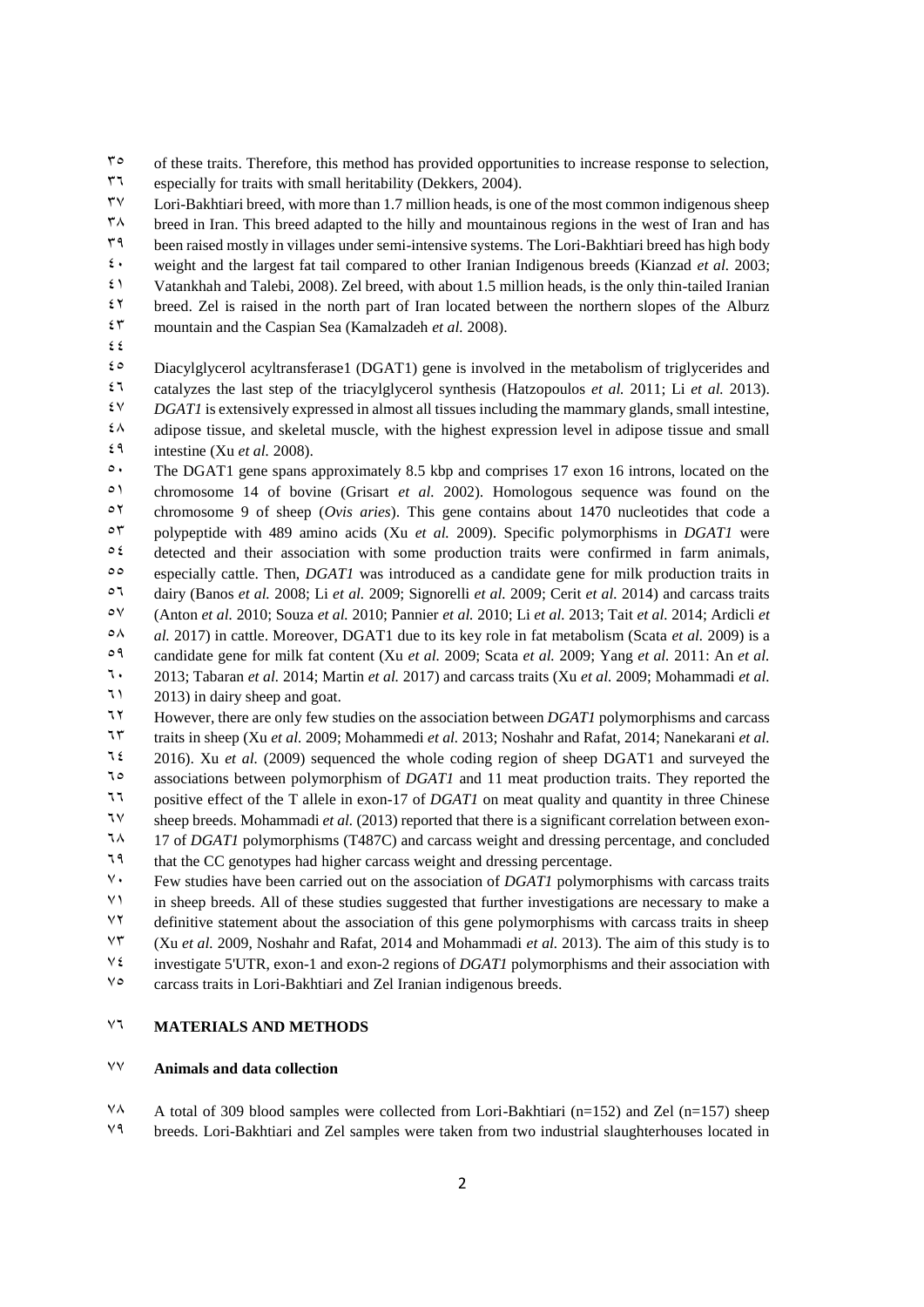$\lambda$  the Qom and Mazandaran provinces of Iran, respectively. Before slaughter, body weight (SBW) of

81 lambs was measured. After slaughter, carcass weight (CW), fat-tail weight (FTW), carcass weight

 $\lambda^{\gamma}$  without fat-tail (CWFT), and back fat thickness (BFT) immediately were measured and fat-tail

 $\Lambda^{\tau}$  percentage (FTP), dressing percentage (DP) and dressing percentage without fat-tail (DPWFT) were

 $\lambda$ <sup>2</sup> calculated. Genomic DNA was extracted by the Salting-out procedure (Miller *et al.* 1998). The

 $\lambda^{\circ}$  quality and concentration of extracted DNA were evaluated by visualizing on 0.8% agarose gel

86 under UV light and spectrophotometer (Thermo, NanoDrop 1000).

## 87 **DNA amplification with PCR**

88 Two primer pairs *DGAT1* (5'UTR and exon-1) F: 5'-GGAACTACGCTTCCCAGGAC-3'; R: 5'- A<sup>9</sup> ACGTCTCCGTCCTTGTCTGT-3'; and (exon-2) F: 5'-GTCTTGCATCACCAGCTCCT-3'; R: 5'-<sup>9</sup> CAGGCATCTACTGGGATTCAG-3' were designed based on the published sheep sequences 91 (GenBank accession no. EU178818) to amplify the determined fragment by Primer-BLAST (Ye *et*  92 *al.* 2012). The length of the amplified fragments were 360bp (5'UTR and partial exon-1) and 445bp 93 (exon-2) in both breeds. PCR was carried out on 25  $\mu$ L volume of the following ingredients: 1× PCR 94 buffer  $(16 \text{ mM} (NH4)_{2}SO_4, 67 \text{ mM}$  Tris-HCl pH 8.8, 0.1% Tween-20), 2 mM MgCl<sub>2</sub>, 200  $\mu$ M dNTP, 95 6 pmol of each primer, 1.5 unit Taq polymerase (Genet Bio, Korea) and 50–100 ng of genomic 96 DNA. PCR reactions were performed with a Genecycler (Bio-Rad, My Cycler, USA) with the 97 amplification program consisted of an initial denaturation at 96°C for 2 mins, then 32 cycles of 96°C 988 for 1 min, 57°C for 45 seconds and 72°C for 1 min, and a final extension of 72 °C was maintained 99 for 10 mins for the exon-1 of DGAT1 gene. For exon-2 fragment, the thermal cycling conditions 1... consisted of initial denaturation at 96°C for 5 mins, followed by 30 cycles of denaturation at 96°C 1.1 for 1 min, annealing at 60°C for 45 seconds, extension at 72°C for 1 min, with a final extension at 1.1 72°C for 10 mins. The PCR products were identified by 2% agarose gel electrophorese and  $1.7$  visualized using UV light.

## 104 **Single -Strand Conformation Polymorphism**

1.0 SSCP method was applied to detect SNPs in 5'UTR, partial exon-1 and exon-2 of the DGAT1 gene. 1.1 For SSCP, 5ul PCR products were diluted in 5ul denaturing solution; the mixture was centrifuged 1. V and denatured at 98°C for 10 mins, then rapidly chilled on ice for 5 mins and detected on 12% 1.4 polyacrylamide gel. The electrophoresis was performed in a vertical unit (Bio-rad), in 1x TBE buffer 1.9 at 4°C. The gel running conditions for the 360bp fragment of DGAT1 was 350 V for 18 hours and 11. 445bp fragment of DGAT1 was 380V for 21 hours, respectively. Then, DNA fragments were stained 111 with 0.1% silver nitrate and visualized in 3% NaOH solution (Zhang *et al.* 2007). Two samples from 112 each SSCP patterns were sequenced in both directions (Bioneer, Seoul, South Korea) and were 113 determined by Bio Edit (Version 7.2.0) and Vector NT1 software. Different SSCP pattern sequences 114 were aligned according to Genbank (EU178818.1) by BLAST algorithm to find homologous 11<sup>o</sup> sequences in NCBI databases (HTTP:// www.ncbi.nlm.hih.gov/).

## 116 **Statistical analysis**

117 Genotypes patterns or haplotypes frequencies were calculated using GENALEX6.4 software

118 (Peakall and Smouse, 2006). Two fixed models were used to make an association between 360bp

119 fragment of DGAT1 variants and carcass traits using generalized linear model (GLM) procedure of

11. SAS software (SAS Institute Inc. 2007). Exon-2 of DGAT1 was eliminated from association

121 analysis due to monomorphic state. Tukey–Kramer's multiple range tests were used for least squares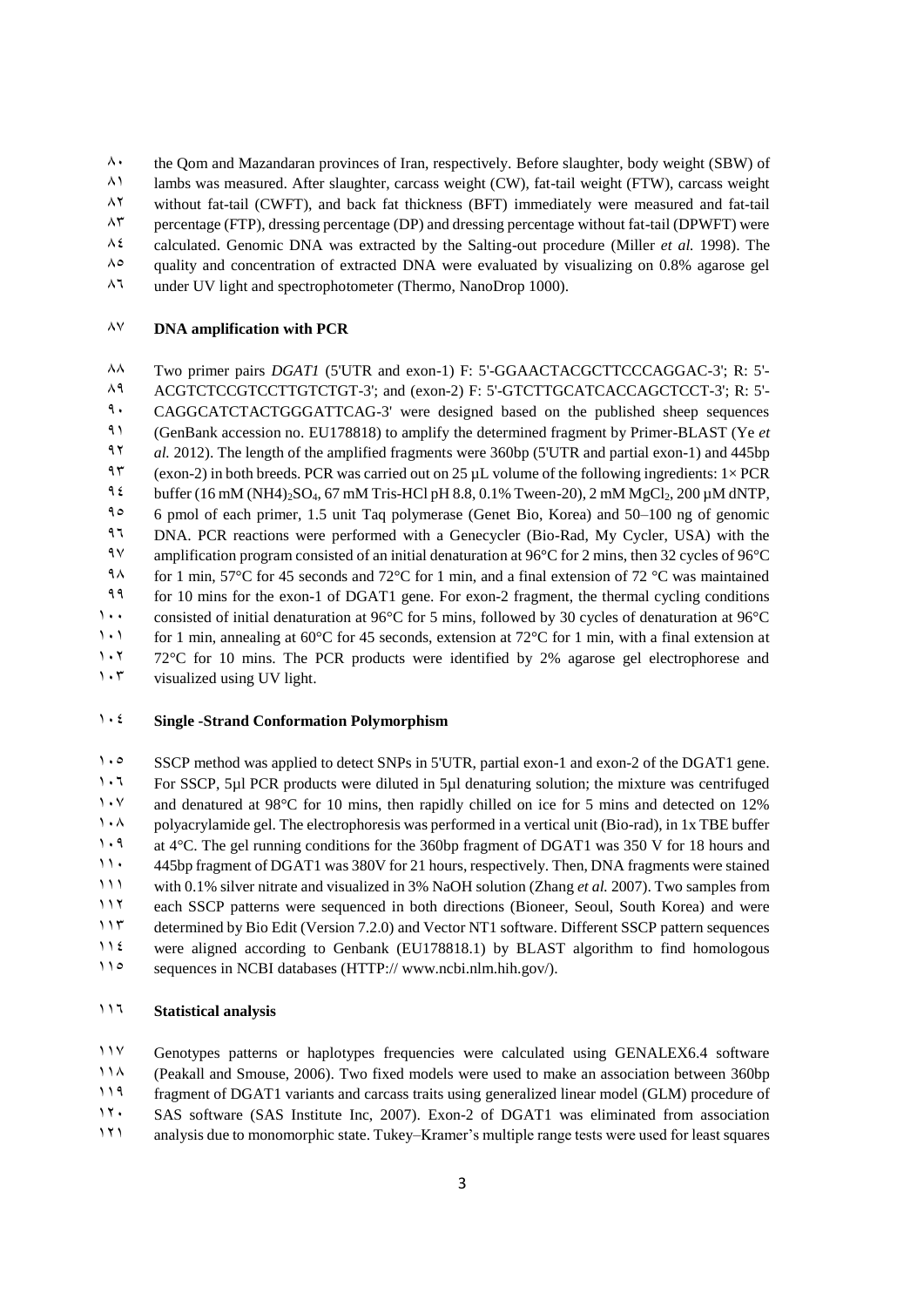122 means (LSM) comparison. The statistical model used for determining CW, DP, BFT and DPWFT 123 traits in two breeds was as follows:

1 τ ε  $Y_{ijklm} = μ + A_i + B_k + G_l + β(W_{ijklm} - \overline{W}) + S_j(B_k) + (AG)_{il} + (SG)_{jl} + (BG)_{kl} + e_{ijklm}$ 

11<sup>0</sup> Another model used for FTW, FTP and DP traits in Lori-Bakhtiari sheep breed was as follows:

117 
$$
Y_{ijlm} = \mu + A_i + S_j + G_l + \beta (W_{ijlm} - \overline{W}) + (AG)_{il} + (SG)_{jl} + e_{ijlm}
$$

117 where  $y_{iiklm}$  is phenotypic value of carcass traits;  $\mu$  is the overall population mean for each trait;  $A_i$ 

174 is the fixed effect of the i<sup>th</sup> age; S<sub>j</sub> is the fixed effect of the j<sup>th</sup> sex; B<sub>k</sub> is the fixed effect of the k<sup>th</sup> 119 breed; G<sub>l</sub> is the fixed effect of the l<sup>th</sup> genotype;  $\beta(W_{ijklm} - \overline{W})$  is the covariate fixed effect of weight

<sup>1</sup> T at slaughter;  $S_j(B_k)$  is the effect of the j<sup>th</sup> sex in k<sup>th</sup> breed;  $(AG)_{il}$  is the interaction between the i<sup>th</sup> age

171 and the l<sup>th</sup> genotype; (SG)  $_{jl}$  is the interaction between the j<sup>th</sup> sex and the l<sub>th</sub> genotype; (BG)<sub>kl</sub> is the

<sup>1</sup> $\mathbb{I}^{\mathsf{T}}$  interaction between the k<sup>th</sup> breed and the l<sup>th</sup> genotype and e<sub>ijklm</sub> is the residual random effect.

#### 133 **RESULTS**

#### 134 **Single Strand Confirmation Polymorphism analysis**

15<sup>o</sup> The results showed that both PCR products including 360bp and 445bp fragments, successfully 1475 amplified by the used primers. Five SSCP patterns were detected for exon-1 and its 5′UTR (Figure 1). Furthermore, one SSCP pattern was observed for exon-2 and this segment was monomorphic in both breeds (Figure 2). The frequency of the observed genotypic patterns of 360bp fragment for each breed is shown in table 1. The G5 and G2 had higher frequency in Lori-Bakhtiari and Zel  $\mathfrak{t}$  breeds, respectively. The G3 had the lowest frequency in both breeds. Also, the frequency of G2, G4 and G5 was different between Lori-Bakhtiari and Zel breeds

#### 142 **DNA sequence analysis**

1<sup>14</sup> In this study, sequences of PCR amplicons from five different SSCP genotypic patterns of 360bp 144 fragment variants were analyzed and compared with the NCBI reference sequences (Table 2). For 1 $\epsilon$ <sup>o</sup> 360bp fragment (including 5′UTR and Exon-1), three novel single nucleotide polymorphisms 1<sup>21</sup> (SNPs) were detected in the studied breeds. One of the discovered SNPs is located in the coding 147 region (g A277G) and two of them located in the 5′UTR region (g. T101- and C129A) of DGAT1 1 $\lambda$ <sup>1</sup> (Table 2). Moreover, the protein sequences of exon-1 region were aligned to NCBI reference 149 sequence (Figure 3). Only substitution in exon-1 of G3 pattern (A 277G) leads to the changes in 1<sup>o</sup> amino acids (p.Arg54Gly) (Figure 3).

### 151 **Correlation between DGAT1 polymorphisms and carcass traits in sheep**

107 In the present study, exon-2 of DGAT1 was monomorphic and omitted from association studies. 1°<sup>5</sup> Association of the 360bp fragment of DGAT1 polymorphisms with carcass traits was analyzed  $1 \circ \ell$  (Table 3). Significant relationship (P<0.05) was found between FTW and BFT traits in the Lori-100 Bakhtiari breed; and animals with G5 had higher FTW and BFT compared to G1 pattern. Although 107 no significant differences (P>0.05) were observed for DP and FTP among five identified genotypic 10Y patterns in Lori-Bakhtiari, but animals with G3 pattern for DP and G5 pattern for FTP had the highest  $10\text{A}$  performance compared to other genotypes. No significant association (p<0.05) was found between 109 observed genotypes of exon-1 of *DGAT1* in Zel breed and the studied carcass traits.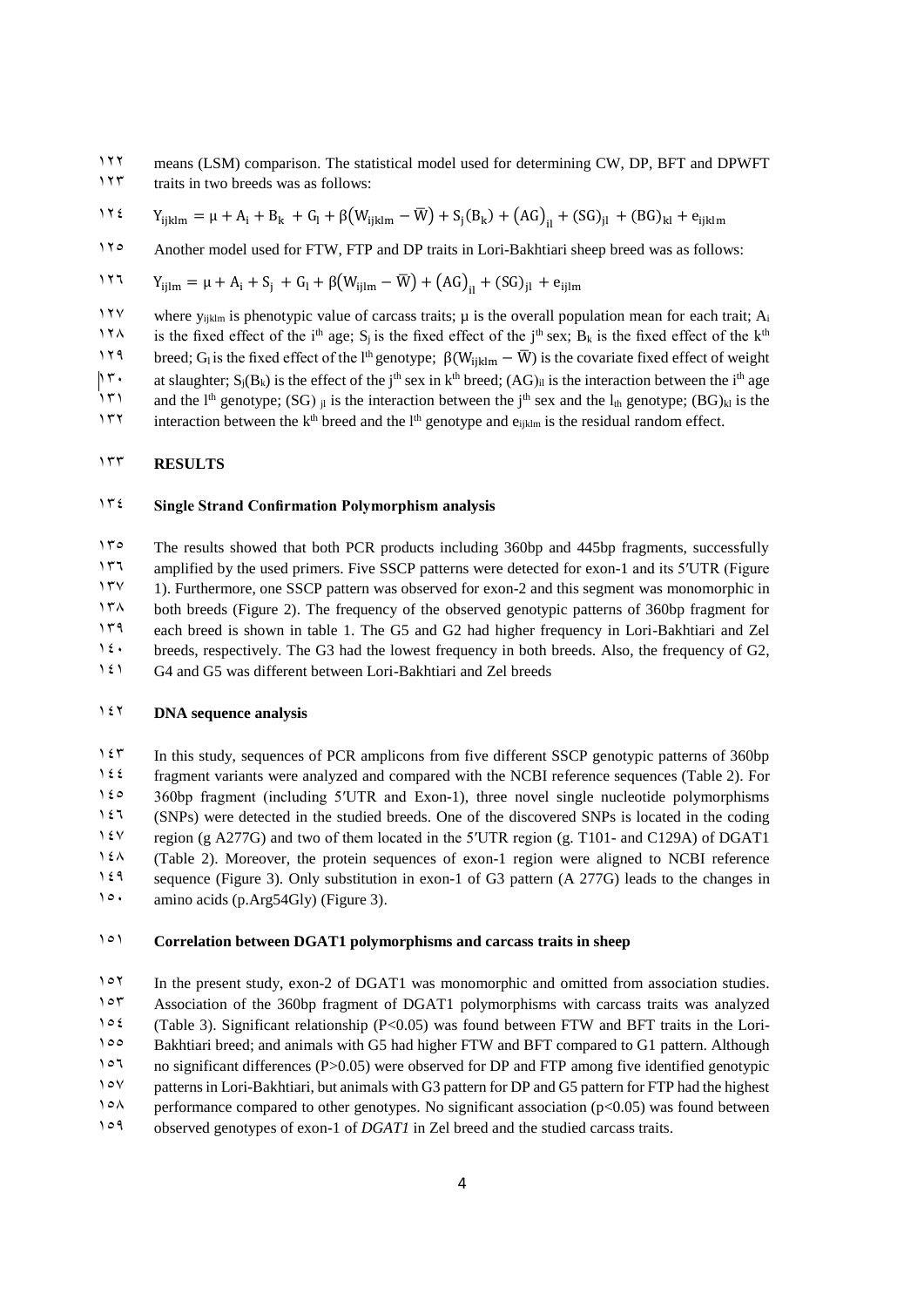## **DISCUSSION**

*DGAT1* was selected as a candidate gene due to its effects on carcass traits that had been confirmed in previous studies on cattle (Souza *et al.* 2010; Pannier *et al.* 2010; Li *et al.* 2013; Tait *et al.* 2014) and sheep (Xu *et al.* 2009; Mohammedi *et al.* 2013; Noshahr and Rafat, 2014). The detection of SNPs in 360bp fragment was consistent with results of Scata *et al.* (2009) who amplified and 11° sequenced whole of theDGAT1gene using 18 primer pairs and reported novel SNPs at 5'UTR (g. C127A) in Sarda, Altamurana and Gentile di Puglia sheep breeds. But their result was not consistent 11<sup>V</sup> with present study for exon-1. The detection of SNPs in 360bp fragment was consistent with the results of Scata *et al.* (2009) who identified novel SNP in Sarda, Altamurana and Gentile di Puglia sheep breeds. Furthermore, results indicated that *DGAT1* had significant genetic effects on fat content in Lori-Bakhtiari breed are consistent with the findings of Xu *et al.* (2009), Mohammadi *et al.* (2013) and Noshahr and Rafat (2014). Based on the sequence analysis, two differences, including one deletion and one substitution, were found in 5'UTR region between detected genotypes (Table 2). Regulation of *DGAT1* expression in adipocytes mostly happens at the transcriptional and post- transcriptional steps (Yu *et al.* 2002), therefore mutations in 5'UTR region may influence *DGAT1* 1<sup>10</sup> expression and consequently fat content. Therefore, identified mutations in the 5<sup>'</sup>UTR region of *DGAT1* could affect the function of DGAT1 enzyme in lipid metabolism. For instance, *DGAT1* has considerable effect on fat deposition and fatty acid composition in sheep meat and milk (Scata *et al.* 2009). In the beginning codon (ATG) has started from position 202, mutations have occurred before it was not able to change the protein sequence and only the mutation occurred in the exon-1 region 140 of the DGAT1 gene which was able to change the amino acid sequence of translated protein derived from this gene. Therefore, mutation only occurred in position 277 of genotypic pattern G3 and led to the transformation of amino acid Arginine to Glycine (AGG to GGG). However, there was no 14<sup>8</sup> significant difference (P>0.05) between this genotypic pattern and other genotypes. This result indicated that despite of the change in the sequence of the enzyme, performance did not change significantly. Therefore, this SNP could not be introduced as a marker for the studied traits. By the 147 way, future investigations can be useful to detect possible effects of this SNP on the production traits 1 AV of sheep.

 $\lambda_A$ 

149 Only CW, DP and BFT traits were analyzed in Zel breed, because this breed does not have any fat-19 tail for measuring other traits. In Zel breed, no significant difference (P $> 0.05$ ) was found among the observed five genotypes in carcass traits, but G3 pattern showed higher DP and lower BFT compared to others. The lack of significant differences between the most of the identified genotypic patterns may be due to the high standard errors found for some genotypic patterns, resulting from the low number of animals for these genotypes. Therefore, increasing the number of animals will probably 190 change the results. The effects of different genotypes on common carcass traits in Zel and Lori- Bakhtiari breeds were similar, when analyzed separately or with each other. Possible contradictory results can be due to the influences of different genomic background and different genotypic frequencies.

## **CONCLUSION**

 In this study, five different PCR–SSCP genotypic patterns were detected for 360bp fragment  $2 \cdot 1$  (including 5′UTR and Exon-1) and three novel SNPs were detected for this region. There was significant correlation (P<0.05) between FTW and BFT traits and observed genotypes in Lori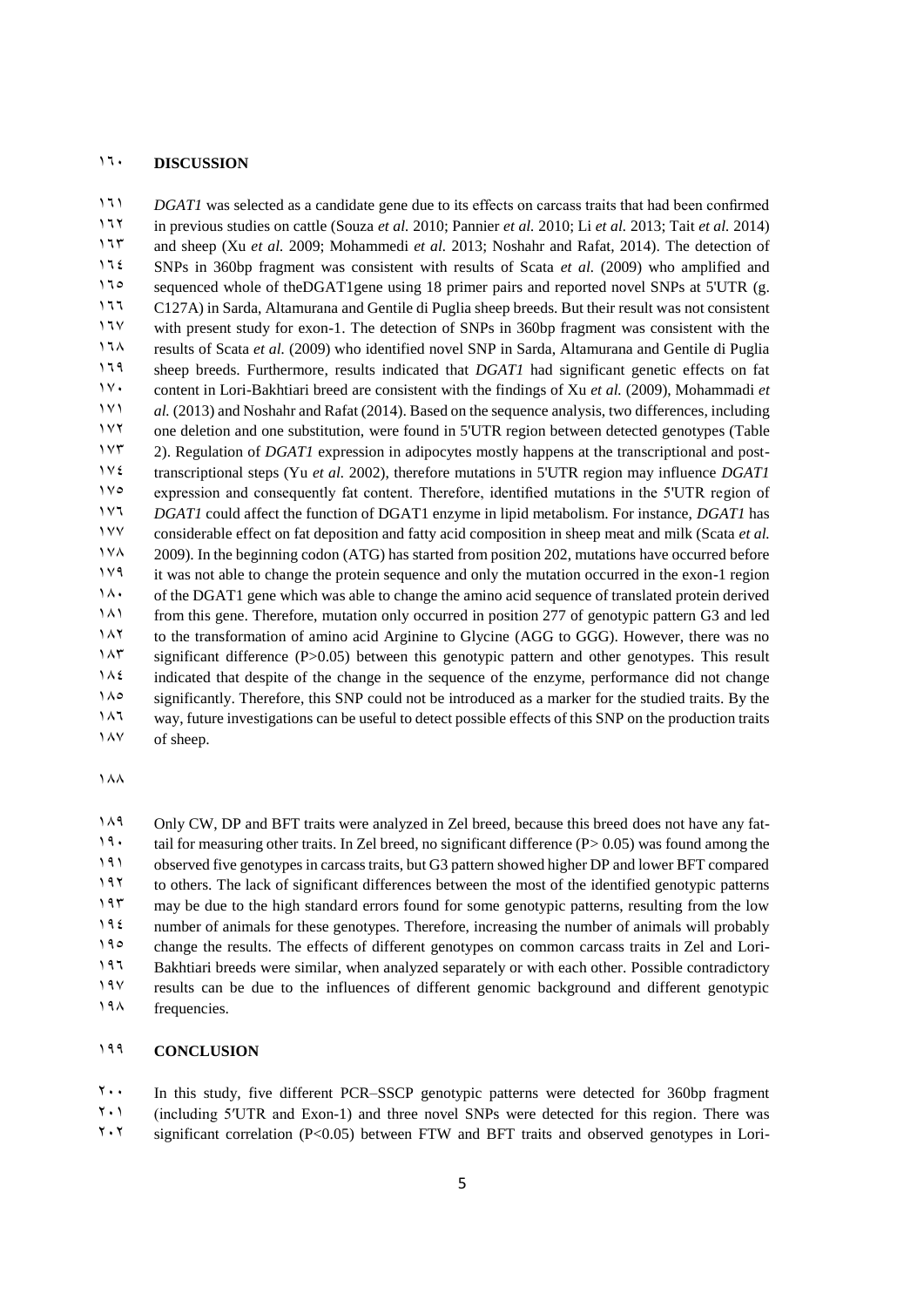$1.7$  Bakhtiari breed, but there was no significant correlation (P<0.05) between detected genotypes of

- 204 exon-1 of *DGAT1* in Zel breed and carcass traits. These results indicated that *DGAT1* is a potential
- 205 candidate gene for carcass traits in MAS and breeding programs to improve FTW and BFT traits by
- 206 selection in Lori-Bakhtiari breed. Although significant correlation (P<0.05) was found between
- $2.87 \times 2.00$  carcass fat content and DGAT1 gene, but it can be due to the effect of other mutations in regions
- $20.8$  that were not investigated in present study (Xu *et al.* 2008) and also another OTLs close to the
- 209 *DGAT1* (Coppieters *et al.* 1998). Further investigation is necessary to make a conclusive decision
- 210 about using the detected polymorphisms of this gene in breeding programs for carcass traits in sheep.

## 211 **ACKNOWLEDGMENT**

 $211$ <sup>2</sup> The authors thank all the teams who worked on the experiments and provided technical assistance<br> $217$  in the laboratory during this study. in the laboratory during this study.

#### 214 **RFERENCES**

- 21.5 An X.P., Hou J.X., Zhao H.B., Bai L., Peng J.Y., Zhu C.M., Yan Q.M., Song Y.X., Wang J.G. and<br>220 B Y (2013) Polymorphism identification in goat DGAT1 and STAT5A genes and 215 Cao B.Y. (2013). Polymorphism identification in goat DGAT1 and STAT5A genes and system in goat DGAT1 and STAT5A genes and system in section with milk production traits *Czech J Anim Sci* 58 321–327 association with milk production traits. *Czech. J. Anim. Sci.* **58**, 321–327.
- 218 Anton I., Kovacs K., Hollo G., Farkas V., Lehel L., Hajda Z. and Zsolnai A. (2010). Effect of leptin,<br>219 DGAT1 and TG gene polymorphisms on the intramuscular fat of Angus cattle in Hungary 219 DGAT1 and TG gene polymorphisms on the intramuscular fat of Angus cattle in Hungary.<br>221. Investor Sci. 11, 243-249 220 *Livestock Sci.* **11**, 243-249.
- <sup>221</sup> Ardicli S., Dincel D., Samli H. and Balci F. (2017). Effects of polymorphisms at LEP, CAST,<br><sup>2</sup>211 CAPN1 GHR FABP4 and DGAT1 genes on fattening performance and carcass traits in 2222 CAPN1, GHR, FABP4 and DGAT1 genes on fattening performance and carcass traits in<br>2225 Simmental bulls. Arch Tierz. 60(2), 61-70. Simmental bulls. *Arch Tierz*. **60(2)**, 61-70.
- $224$  Banos G., Woolliams J., Woodward B., Forbes A. and Coffey M. (2008). Impact of single nucleotide<br>
2226 Banos G., Woolliams in Jentin Jentin recenter, growth hormone recenter, and disculational polymorphisms in leptin, leptin receptor, growth hormone receptor, and diacylglycerol<br>
225 acyltransferase (DGAT1) gene loci on milk production, feed, and body energy traits of UK acyltransferase (DGAT1) gene loci on milk production, feed, and body energy traits of UK 227 dairy cows. *J. Dairy Sci.* **91**, 3190–3200.
- 228 Cerit H., Dumen E. and Sezgin F.H. (2014). Comparision of DGAT1 K232A polymorphism and its<br>228 Polymorphism and its effects on some milk quality parameters in Holstein and Native Black Race cattles Katkas <sup>229</sup> effects on some milk quality parameters in Holstein and Native Black Race cattles. *Kafkas* **17.** *Univ Vet Eak Derg* 20, 301–305 230 *Univ. Vet. Fak. Derg.* **20**, 301–305.
- <sup>23</sup>1 Coppieters W., Riquet J., Arranz J.J., Berzi P., Cambisano N., Grisart B. Karim L., Marcq F., 75 2322 Moreau L. and Nezer C. (1998). A QTL with major effect on milk yield and composition<br>
232 Moreau L. and Nezer C. (1998). A QTL with major effect on milk yield and composition<br>
232 Moreau L. and Nezer C. (1998). A QTL maps to bovine chromosome 14. *Mamm Genome*. **9**, 540 – 544.
- <sup>234</sup> Dekkers J.C. (2004). Commercial application of marker- and gene-assisted selection in livestock:<br><sup>244</sup> Strategies and lessons *J. Anim. Sci.* **82**, 313-328 235 strategies and lessons. *J. Anim. Sci.* **82**, 313-328.
- <sup>236</sup> Grisart B., Coppieters W., Farnir F., Karim L., Ford C., Berzi P., Cambisano N., Mni M., Reid S., TYV<br><sup>246</sup> Simon P., Spelman R., Georges M. and Spell, R. (2002). Positional candidate cloning of a  $277^\circ$  Simon P., Spelman R., Georges M. and Snell, R. (2002). Positional candidate cloning of a<br> $277^\circ$  OUT in dairy cattle: identification of a missense mutation in the boyine DGAT1 gene with  $2588$  QLT in dairy cattle: identification of a missense mutation in the bovine DGAT1 gene with<br>  $2222-231$ major effect on milk yield and composition. *Genom. Res.* **12**, 222–231.
- $7\ell$  Hatzopoulos P., Banilas G., Karampelias M., Makariti I. and Kourti, A. (2011). The olive DGAT2<br> $7\ell$  $241$  gene is developmentally regu-lated and shares overlapping but distinct expression patterns<br> $251$  with DGAT1 *LExp. Bot* 62, 521–532 with DGAT1. *J. Exp. Bot.* **62**, 521–532.
- 254 Kamalzadeh A., Rajabaigy M. and Kiasat A. (2008). Livestock production systems and trends in  $\overline{2}$  is livestock industry in Iran *J Agri Soc. Sci* 4, 183-88 livestock industry in Iran. *J. Agri. Soc. Sci.* 4, 183-88.
- 120 Kianzad M.R., Panandam J.M., Emamjomeh Kashan N., Jelan Z.A. and Dahlan I. (2003).<br>125 Reproductive performance of three Iranian sheep breeds. Asian-Australian J. Anim. Sci. 16. 246 Reproductive performance of three Iranian sheep breeds. *Asian-Australian J. Anim. Sci.* 16,  $11 - 14.$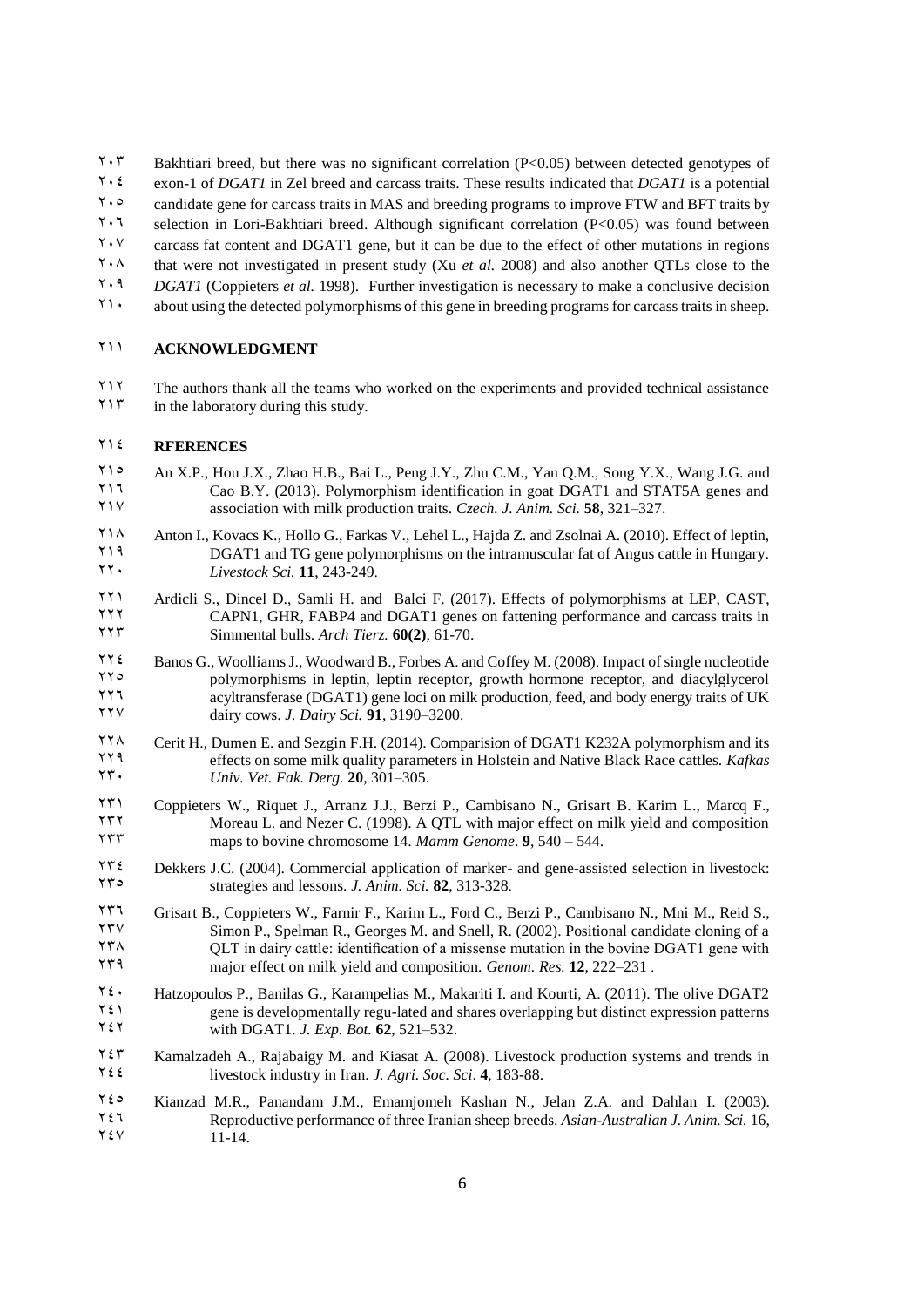- $7 \xi \lambda$  Kosgey I.S., Baker R.L., Udod H.M.J. and Van-Arendonk J.A.M. (2006). Successes and failures of  $7 \xi$  and  $\eta$  small ruminant breeding programmes in the tropics: a review *Small Ruminant Res* 61. 13– 249 small ruminant breeding programmes in the tropics: a review. *Small Ruminant Res.* 61, 13–  $70.28$
- $2581$  Li J., Xu X., Zhang Q., Wang X., Deng G., Fang X., Gao X., Ren H., Xua S. (2009). Association between Single Nucleotide Polymorphisms in the Dgat2 Gene and Beef Carcass and 2022 between Single Nucleotide Polymorphisms in the Dgat2 Gene and Beef Carcass and<br>252 Ouality Traits in Commercial Feedlot Steers, Asian-Australasian J. Anim. Sci. 22, 943 253 Quality Traits in Commercial Feedlot Steers. *Asian-Australasian J. Anim. Sci.* **22**, 943 –  $7 \circ \epsilon$  954.
- $25\degree$  Li X., Ekerljung M., Lundstrom K. and Lunden A. (2013). Association of polymorphisms at  $25\degree$  $256$  DGAT1, leptin, SCD1, CAPN1 and CAST genes with color, marbling and water holding<br> $256$  capacity in meat from beef cattle populations in Sweden *Meat Sci* **94** 153–158 257 capacity in meat from beef cattle populations in Sweden. *Meat Sci*. **94**, 153–158.
- 258 Martin P., Palhière I., Maroteau C., Bardou P., Canale-Tabet K., Sarry J., Woloszyn F., Bertrand-259 Michel J., Racke I. and Besir H. (2017). A genome scan for milk production traits in dairy<br>251. The goats reveals two new mutations in Doat1 reducing milk fat content. Sci. Rep. 7(1) 1872. 271 goats reveals two new mutations in Dgat1 reducing milk fat content. *Sci. Rep.* 7(1), 1872, <br>211 1-13  $1 - 13.$
- 272 Miller S., Dykes D. and Polesky H. (1988). A simple salting out procedure for extracting DNA from<br>275 human nucleated cells. *Nucleic acids res.* **16(3)**, 1215.
- $271\ell$  Mohammadi H., Moradi-Shahrebabak M. and Sadeghi M. (2013). Association between single<br>
2013 Mohammadi H., Moradi-Shahrebabak M. and Sadeghi M. (2013). Association between single The mucleotide polymorphism in the ovine DGAT1 gene and carcass traits in two Iranian sheep<br>
PERSON STATES SHEEPS SHEEPS SHEEPS SHEEPS SHEEPS SHEEPS SHEEPS SHEEPS SHEEPS SHEEPS SHEEPS SHEEPS SHEEPS SHEEPS SHEEPS SHEEPS SHE 266 breeds. *Anim. Biotech.* **24**, 159-167.
- 27 Nanekarani S., Kolivand M. and Goodarzi M. (2016). Polymorphism of a mutation of DGAT1 gene<br>267 in Lori sheep breed  $I$  Adv Agri Technol 3(1) 38-41 268 in Lori sheep breed. *J. Adv. Agri. Technol.* **3(1)**, 38-41.
- 279 Noshahr F.A. and Rafat A. (2014). Polymorphism of DGAT1 Gene and its relationship with carcass<br> $\gamma \gamma$ . 270 weight and dressing percentage in Moghani sheep breed. *Iranian J. Appl. Anim. Sci.* **4(2)**, 271 331-334.
- Pannier L., Mullen A.M., Hamill R.M., Stapleton P.C. and Sweeney T. (2010). Association analysis<br>
272 of single nucleotide polymorphisms in DGAT1 TG and EARP4 genes and intramuscular <sup>274</sup> of single nucleotide polymorphisms in DGAT1, TG and FABP4 genes and intramuscular<br><sup>274</sup> fat in crossbred Bos taurus cattle. *Meat Sci.* **85**, 515–518 274 fat in crossbred Bos taurus cattle. *Meat Sci.* **85**, 515–518.
- $275$  Peakall R. and Smouse P.E. (2006). GENALEX 6: genetic analysis in Excel. Population genetic software for teaching and research. *Mol. Ecol. Notes* 6, 288-295 276 software for teaching and research. *Mol. Ecol. Notes.* **6**, 288-295.
- 277 SAS (Statistical Analysis Systems). (2007). User's Guide. Version 9.1. SAS Institute Inc., Cary.
- $278$  Scata M.C., Napolitano F., Casu S., Carta A., De-Matteis G., Signorelli F., Annicchiarico G., Catillo  $G$  and Mojoli B. (2009). Ovine acyl CoA:diacylolycerol acyltransferase  $1 -$  molecular <sup>279</sup> G. and Moioli B. (2009). Ovine acyl CoA:diacylglycerol acyltransferase 1 – molecular<br><sup>27</sup> Characterization polymorphisms and association with milk traits *Anim Genet* 40 737– 280 characterization, polymorphisms and association with milk traits. *Anim. Genet.* **40**, 737-  $742.$
- <sup>282</sup> Signorelli F., Orru L., Napllitano F., Matteis G.D., Scata M.C., Catillo G., Marchitelli C. and Moioli,<br>28 2009 Exploring polymorphisms and effects on milk traits of the DGAT1, SCD1 and  $283$  B. (2009). Exploring polymorphisms and effects on milk traits of the DGAT1, SCD1 and  $7\lambda$  GHR genes in four cattle breeds *Livestock Sci* 125, 74–79 284 GHR genes in four cattle breeds. *Livestock Sci.* **125**, 74–79.
- Souza F.R.P., Mercadante M.E.Z., Fonseca L.F.S., Ferreira L.M.S., Regatieri I.C., Ayres D.R.,<br>Tonbati H Silva S.L. Razook A.G. and Albuquerque L.G. (2010) Assessment of <sup>2</sup><br>286 Tonhati H., Silva S.L., Razook A.G. and Albuquerque, L.G. (2010). Assessment of<br>286 TAY  $287\lambda$ <br>
287 DGAT1and LEP gene polymorphisms in three Nelore (Bos indicus) lines selected for<br>
288 435-441 288 growth and their relationship with growth and carcass traits. *J. Anim. Sci.* **88**, 435-441.
- <sup>7</sup> Tăbăran A., Mihaiu M., Dan S.D., Reget O., Pivariu B., Cordis I., Cordea D. and Muresan C. (2014).<br><sup>79</sup> Identification of polymorphism in Goat and Sheep DGAT1 gene associated with milk 29. Identification of polymorphism in Goat and Sheep DGAT1 gene associated with milk<br>290 Induction traits *Bulletin UASVM Vet Med*  $71(2)$  283-286 291 production traits. *Bulletin UASVM Vet. Med.* **71(2)**, 283-286.
- 292 Tait R.G., Shackelford S.D., Wheeler T.L., King D.A., Keele J.W., Casas E., Smith T.P. and Bennett 1934 C.L. (2014). CAPN1, CAST, and DGAT1 genetic effects on preweaning performance,<br>1934 Carcass quality traits and residual variance of tenderness in a beef cattle population selected  $294$  carcass quality traits, and residual variance of tenderness in a beef cattle population selected<br> $292.5382 - 5393$ 295 for haplotype and allele equalization. *J. Anim. Sci.* **92**, 5382–5393.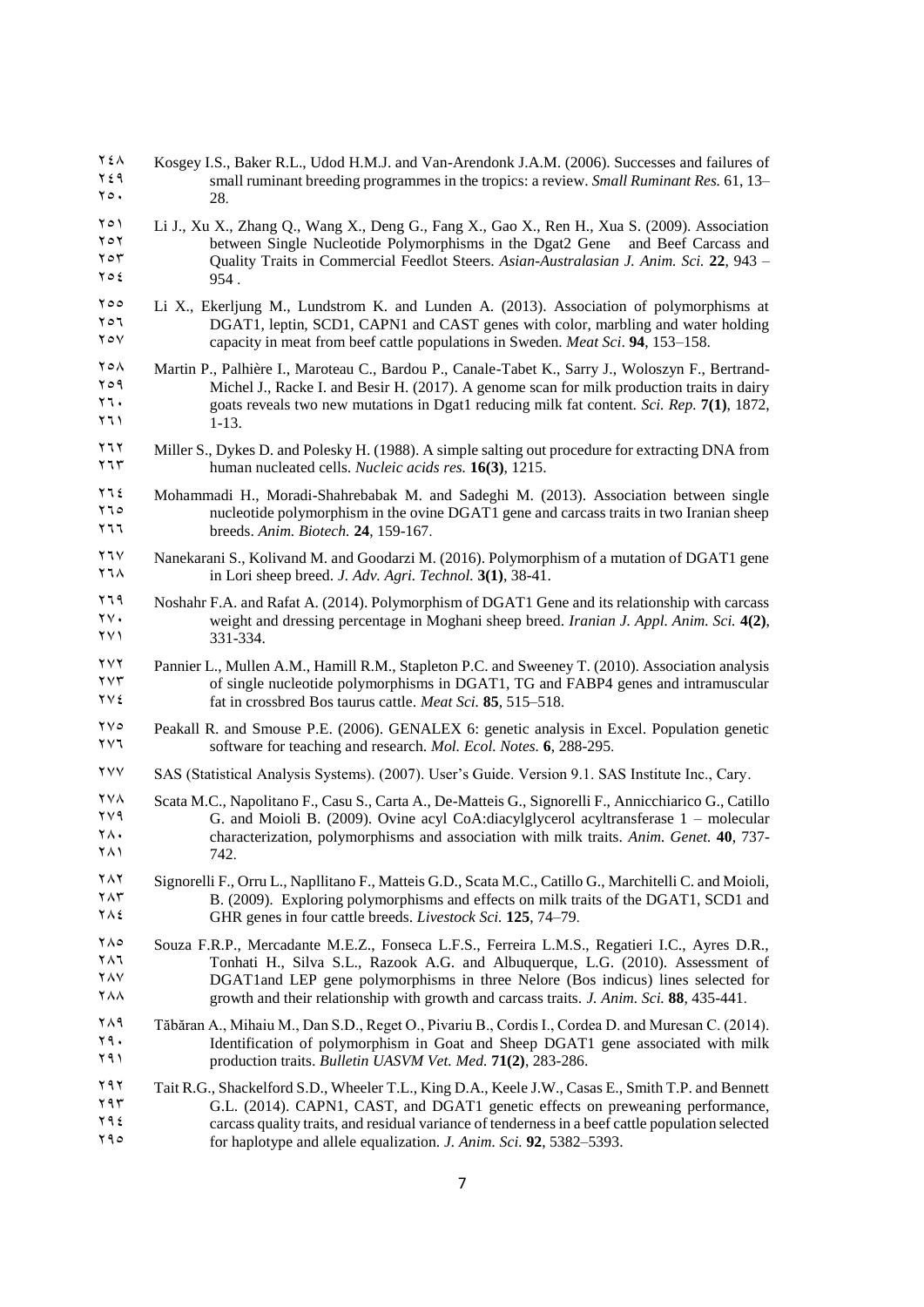| ۲۹٦<br>۲۹۷                                                                                             | Vatankhah M. and Talebi M.A. (2008). Heritability estimates and correlations between production<br>and reproductive traits in Lori-Bakhtiari sheep in Iran. S. Afr. J. Anim. Sci. 38(2), 110-118.                                             |
|--------------------------------------------------------------------------------------------------------|-----------------------------------------------------------------------------------------------------------------------------------------------------------------------------------------------------------------------------------------------|
| ۲۹۸<br>۲۹۹                                                                                             | Xu Q.L., Che Y.L., Ma R.X. and Xue P. (2008). Polymorphism of DGAT1 associated with<br>intramuscular fat-mediated tenderness in sheep. J. Sci. Food Agric. 89, 232-237.                                                                       |
| ٣.,<br>$\mathbf{r} \cdot \mathbf{v}$<br>$\mathbf{r} \cdot \mathbf{r}$                                  | Yang J., Manolio TA., Pasquale LR., Boerwinkle E., Caporaso N., Cunningham J.M. (2011).<br>Genome partitioning of genetic variation for complex traits using common SNPs. Nat.<br>Genet. 43, 519-525.                                         |
| $\mathbf{r} \cdot \mathbf{r}$<br>$\mathbf{r} \cdot \mathbf{\epsilon}$<br>$\mathbf{r} \cdot \mathbf{0}$ | Ye J., Coulouris G., Zaretskaya I., Cutcutache I., Rozen S. and Madden T.L. (2012). Primer-BLAST:<br>a tool to design target-specific primers for polymerase chain reaction. BMC bioinformatics.<br>13,134.                                   |
| $r \cdot 7$<br>$\mathbf{r} \cdot \mathbf{v}$<br>$r \cdot \lambda$                                      | Yu Y.H., Zhang Y., Oelkers P., Sturley S.L., Rader D.J. and Ginsberg H.N. (2002).<br>Posttranscriptional control of the expression and function of diacylglycerol acyltransferase-<br>1 in mouse adipocytes. J. Biol. Chem. 277, 50876-50884. |
| $\mathbf{r} \cdot \mathbf{q}$<br>$\mathbf{r} \cdot$<br>$\uparrow$ ) )<br>۳۱۲                           | Zhang C.L., Wang Y., Chen H., Lan X. and Lei C. (2007). Enhance the efficiency of single-strand<br>conformation polymorphism analysis by short polyacrylamide gel and modified silver<br>staining. Anal. Biochem. 365(2), 286-287.            |
| $\mathbf{r} \setminus \mathbf{r}$                                                                      |                                                                                                                                                                                                                                               |
| ۲۱٤                                                                                                    |                                                                                                                                                                                                                                               |
| ۱۵                                                                                                     |                                                                                                                                                                                                                                               |
| ۳۱٦                                                                                                    |                                                                                                                                                                                                                                               |
| $\mathbf{r} \wedge \mathbf{v}$                                                                         |                                                                                                                                                                                                                                               |
| ۳۱۸                                                                                                    |                                                                                                                                                                                                                                               |
| ۳۱۹                                                                                                    |                                                                                                                                                                                                                                               |
| rr.                                                                                                    |                                                                                                                                                                                                                                               |
| ۲۲۱                                                                                                    |                                                                                                                                                                                                                                               |
| $\mathbf{r}$                                                                                           |                                                                                                                                                                                                                                               |
| $\mathbf{r}$                                                                                           |                                                                                                                                                                                                                                               |
| $\tau \tau$ {                                                                                          |                                                                                                                                                                                                                                               |
| $\tau\tau$                                                                                             |                                                                                                                                                                                                                                               |
| $\tau$ $\tau$                                                                                          |                                                                                                                                                                                                                                               |
| $\mathbf{r}$                                                                                           |                                                                                                                                                                                                                                               |
| ۳۲۸                                                                                                    |                                                                                                                                                                                                                                               |
| ۳۲۹                                                                                                    |                                                                                                                                                                                                                                               |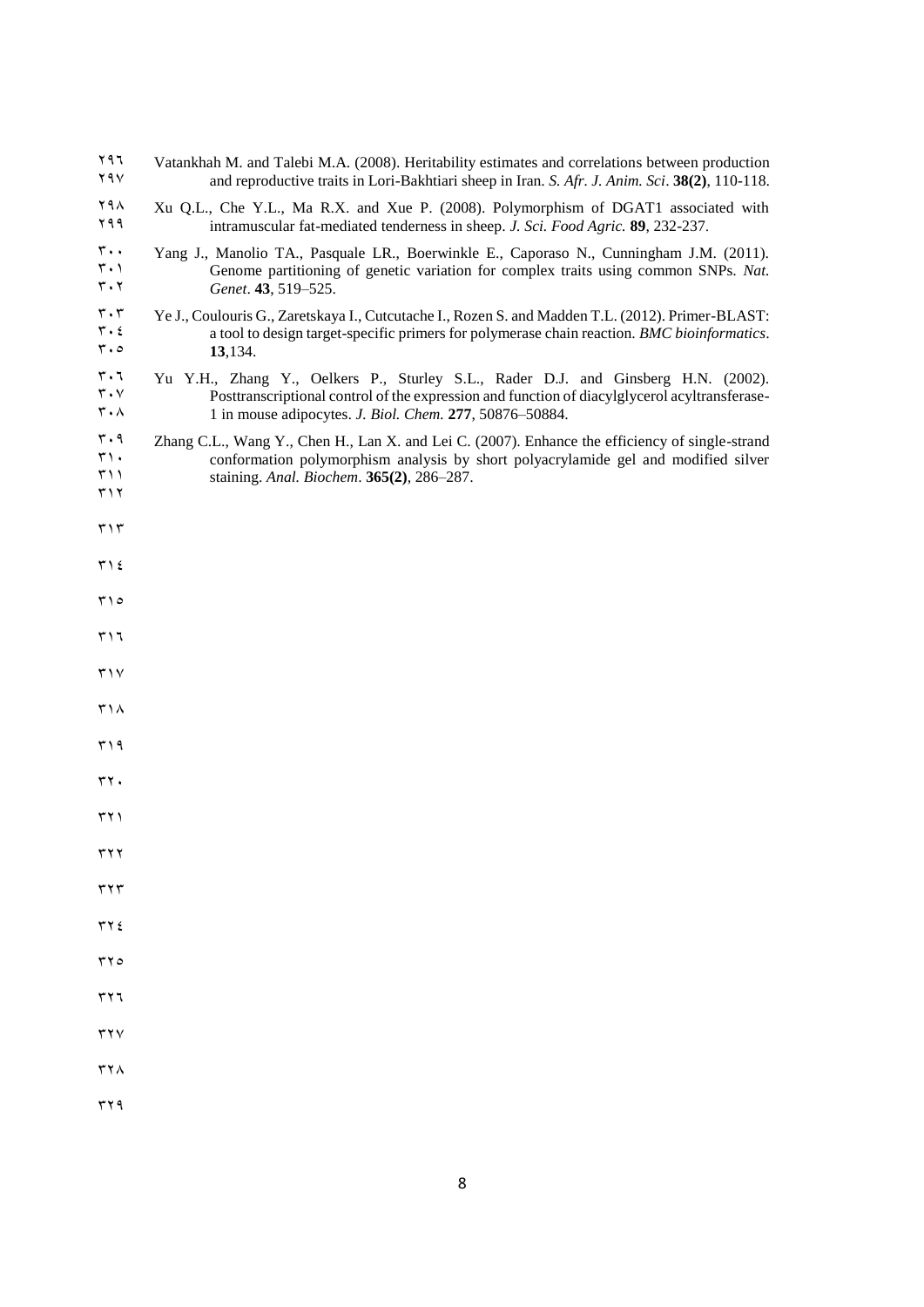|                                           | Lori-Bakhtiari sheep breed(n=152) |              |                    |  |  |  |  |  |
|-------------------------------------------|-----------------------------------|--------------|--------------------|--|--|--|--|--|
|                                           | Genotypic patterns                | No.          | frequencies        |  |  |  |  |  |
|                                           | 1                                 | $30\,$       | 0.195              |  |  |  |  |  |
|                                           | $\frac{2}{3}$                     | 36<br>$16\,$ | 0.239<br>0.108     |  |  |  |  |  |
|                                           | $\overline{4}$                    | $21\,$       | 0.141              |  |  |  |  |  |
|                                           | 5                                 | $\sqrt{48}$  | 0.315              |  |  |  |  |  |
|                                           | Zel sheep breed $(n=157)$         |              |                    |  |  |  |  |  |
|                                           | 1                                 | $30\,$       | 0.189              |  |  |  |  |  |
|                                           | $\overline{c}$                    | 81           | 0.515              |  |  |  |  |  |
|                                           | $\overline{\mathbf{3}}$           | 13           | 0.084              |  |  |  |  |  |
|                                           | $\overline{4}$<br>5               | 15<br>$18\,$ | 0.094<br>$0.115\,$ |  |  |  |  |  |
| $rr\tau$                                  |                                   |              |                    |  |  |  |  |  |
|                                           |                                   |              |                    |  |  |  |  |  |
| $\tau\tau\tau$                            |                                   |              |                    |  |  |  |  |  |
| $\tau\tau$ $\epsilon$                     |                                   |              |                    |  |  |  |  |  |
|                                           |                                   |              |                    |  |  |  |  |  |
| rro                                       |                                   |              |                    |  |  |  |  |  |
| $\tau\tau\tau$                            |                                   |              |                    |  |  |  |  |  |
|                                           |                                   |              |                    |  |  |  |  |  |
| $\tau\tau\vee$                            |                                   |              |                    |  |  |  |  |  |
| $\tau\tau\wedge$                          |                                   |              |                    |  |  |  |  |  |
|                                           |                                   |              |                    |  |  |  |  |  |
| rrq                                       |                                   |              |                    |  |  |  |  |  |
| $\mathbf{r}$ :                            |                                   |              |                    |  |  |  |  |  |
|                                           |                                   |              |                    |  |  |  |  |  |
| $\tau$ { $\lambda$                        |                                   |              |                    |  |  |  |  |  |
| $\tau\, \epsilon\, \tau$                  |                                   |              |                    |  |  |  |  |  |
|                                           |                                   |              |                    |  |  |  |  |  |
| $\tau\,\epsilon\,\tau$                    |                                   |              |                    |  |  |  |  |  |
|                                           |                                   |              |                    |  |  |  |  |  |
| $\tau$ $\epsilon$ $\epsilon$              |                                   |              |                    |  |  |  |  |  |
| $r \epsilon$                              |                                   |              |                    |  |  |  |  |  |
|                                           |                                   |              |                    |  |  |  |  |  |
| $\tau\, \xi\, \eta$                       |                                   |              |                    |  |  |  |  |  |
| $\tau \epsilon v$                         |                                   |              |                    |  |  |  |  |  |
|                                           |                                   |              |                    |  |  |  |  |  |
| $\mathbf{r} \mathbf{\epsilon} \mathbf{A}$ |                                   |              |                    |  |  |  |  |  |
| $\mathbf{r}$ $\epsilon$ 9                 |                                   |              |                    |  |  |  |  |  |
|                                           |                                   |              |                    |  |  |  |  |  |
| $r \circ$ .                               |                                   |              |                    |  |  |  |  |  |
|                                           |                                   |              |                    |  |  |  |  |  |

Table **1**. Genotypic patterns frequencies of SSCP variants of 5′ UTR and exon-1 of DGAT1 gene in Zel and Lori-Bakhtiari breeds

 $\overline{\phantom{0}}$ 

 $\tau\tau$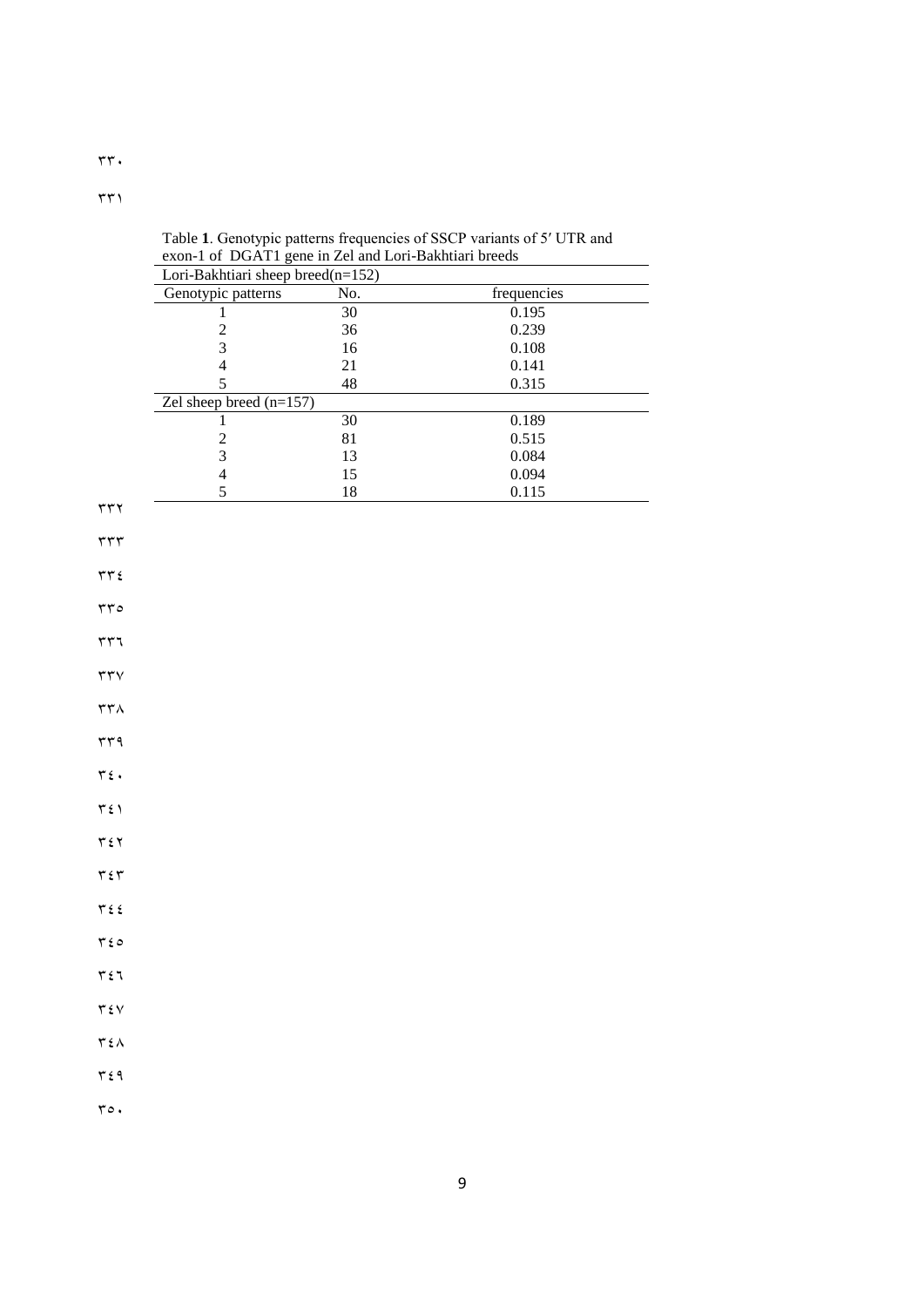$\mathbf{y} \circ \mathbf{y}$ 

|                                           | Accession no. EU178818 |                     |               |                |                       |                         | Genotypic patterns or haplotypes |                         |
|-------------------------------------------|------------------------|---------------------|---------------|----------------|-----------------------|-------------------------|----------------------------------|-------------------------|
| Allele                                    | Location               | Nucleotide position | Codon No.     | $\overline{1}$ | $\overline{2}$        | $\overline{\mathbf{3}}$ | $\overline{4}$                   | $\sqrt{5}$              |
| $\overline{T}$                            | 5' UTR                 | (101)               | $\frac{1}{2}$ | $\Box$         | $\equiv$              | $\overline{T}$          | $\overline{T}$                   | $\overline{\mathrm{T}}$ |
| ${\bf C}$                                 | $5^{\circ}$ UTR        | (129)               | $\Box$        | $\mathsf C$    | $\mathbf A$           | ${\bf C}$               | $\mathbf A$                      | $\mathsf C$             |
| A<br>$\sqrt{2}$                           | Exon-1                 | (277)               | $26\,$        | $\mathbf A$    | $\boldsymbol{\rm{A}}$ | ${\bf G}$               | $\mathbf A$                      | $\boldsymbol{\rm{A}}$   |
|                                           |                        |                     |               |                |                       |                         |                                  |                         |
| $\mathbf{r} \circ \mathbf{f}$             |                        |                     |               |                |                       |                         |                                  |                         |
| roo                                       |                        |                     |               |                |                       |                         |                                  |                         |
|                                           |                        |                     |               |                |                       |                         |                                  |                         |
| ro7                                       |                        |                     |               |                |                       |                         |                                  |                         |
| $\mathop{\Upsilon}\circ\mathop{\vee}$     |                        |                     |               |                |                       |                         |                                  |                         |
|                                           |                        |                     |               |                |                       |                         |                                  |                         |
| $\mathop{\mathsf{r}}\nolimits\circ\wedge$ |                        |                     |               |                |                       |                         |                                  |                         |
| roq                                       |                        |                     |               |                |                       |                         |                                  |                         |
| rr.                                       |                        |                     |               |                |                       |                         |                                  |                         |
|                                           |                        |                     |               |                |                       |                         |                                  |                         |
| 571                                       |                        |                     |               |                |                       |                         |                                  |                         |
| 577                                       |                        |                     |               |                |                       |                         |                                  |                         |
|                                           |                        |                     |               |                |                       |                         |                                  |                         |
| $\mathbf{r}\mathbf{1}\mathbf{r}$          |                        |                     |               |                |                       |                         |                                  |                         |
| 772                                       |                        |                     |               |                |                       |                         |                                  |                         |
| 570                                       |                        |                     |               |                |                       |                         |                                  |                         |
|                                           |                        |                     |               |                |                       |                         |                                  |                         |
| $r\tau\tau$                               |                        |                     |               |                |                       |                         |                                  |                         |
| $\tau\tau\vee$                            |                        |                     |               |                |                       |                         |                                  |                         |
|                                           |                        |                     |               |                |                       |                         |                                  |                         |
| $\tau$ 7 $\land$                          |                        |                     |               |                |                       |                         |                                  |                         |
| r79                                       |                        |                     |               |                |                       |                         |                                  |                         |
| $\mathbf{r}\mathbf{v}$ .                  |                        |                     |               |                |                       |                         |                                  |                         |
|                                           |                        |                     |               |                |                       |                         |                                  |                         |
| $\tau \vee \tau$                          |                        |                     |               |                |                       |                         |                                  |                         |
| $\mathbf{r} \mathbf{v} \mathbf{r}$        |                        |                     |               |                |                       |                         |                                  |                         |
|                                           |                        |                     |               |                |                       |                         |                                  |                         |
| $\mathbf{r}\mathbf{v}\mathbf{r}$          |                        |                     |               |                |                       |                         |                                  |                         |
| $\mathbf{y} \wedge \mathbf{y}$            |                        |                     |               |                |                       |                         |                                  |                         |
| $\mathbf{y} \wedge \mathbf{y}$            |                        |                     |               |                |                       |                         |                                  |                         |
|                                           |                        |                     |               |                |                       |                         |                                  |                         |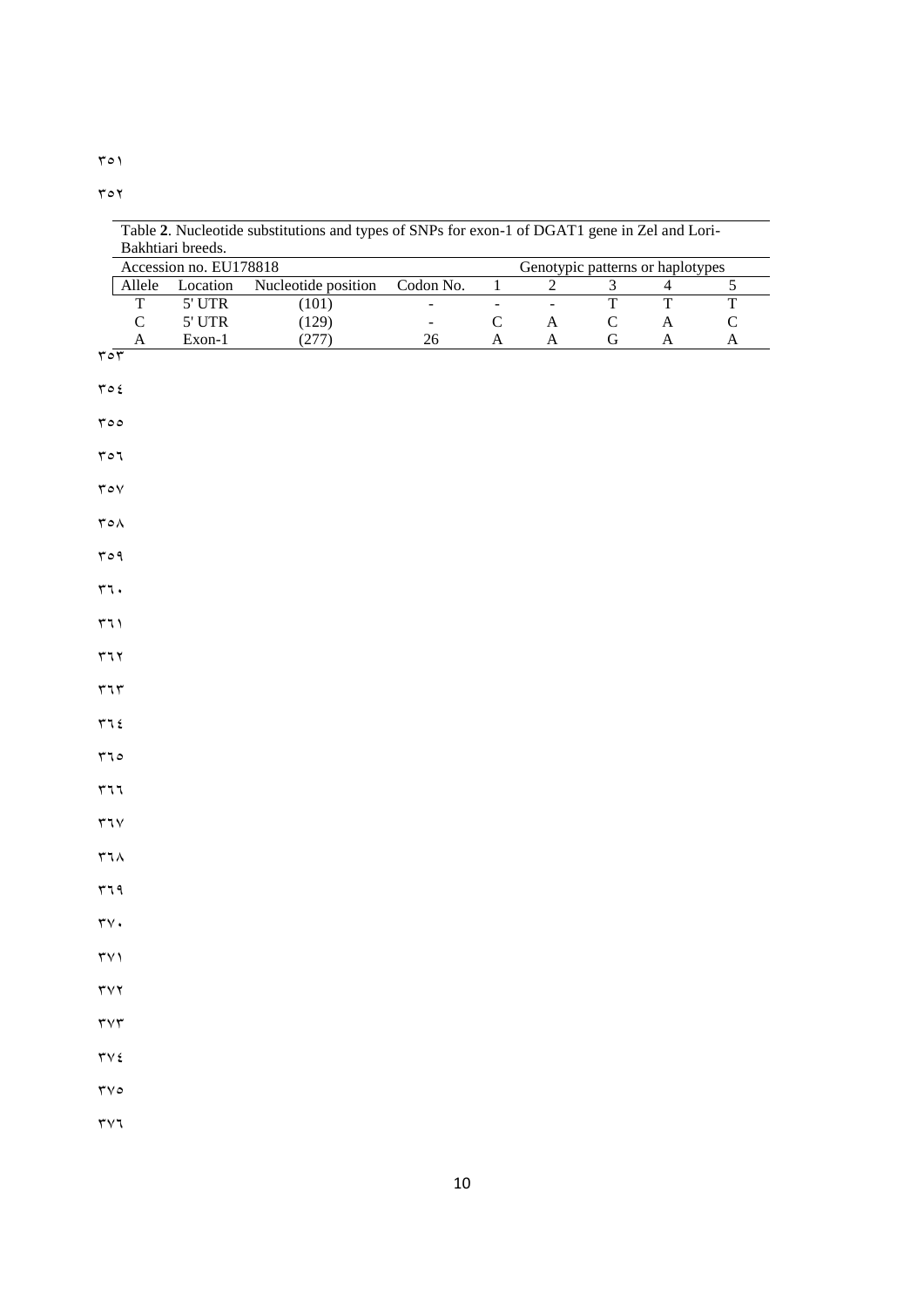$\mathsf{r}\mathsf{v}\mathsf{v}$ 

 $\mathsf{r} \vee \wedge$ 

Lori- Bakhtiari sheep breed DGAT1 genotypes (LSE±SE) Traits 1(30)  $2(36)$   $3(16)$   $4(21)$   $5(48)$ Carcass weight (Kg) 18.25±0.67 18.03±0.64 17.70±081 17.07±0.79 16.95±0.57 Fat-tail weight (Kg)  $2.63\pm0.38^a$   $3.22\pm0.36^{ab}$   $3.66\pm0.45^{ab}$   $3.23\pm0.44^{ab}$   $3.81\pm0.32^b$ Fat-tail percentage (%) 14.93±2.41 15.80±2.29 15.38±2.88 17.34±2.82 20.68±2.03 Dressing percentage (%) 47.46±0.89 48.66±0.85 49.28±1.07 47.29±1.04 47.80±0.75 Dressing percentage without fat-tail  $(\% )$ 41.15±1.48 41.30±1.41 41.16±1.78 39.96±1.74 38.88±1.25 Back fat thickness (mm)  $3.37\pm0.31^a$   $3.83\pm0.29^{ab}$   $3.98\pm0.37^{ab}$   $3.83\pm0.36^{ab}$   $4.27\pm0.26^b$ Zel sheep breed DGAT1 genotypes (LSE±SE) Traits 1(30)  $2(81)$  3(13)  $4(15)$  5(18) Carcass weight (Kg) 11.13±0.19 11.24±0.13 11.68±0.29 11.50±0.28 11.38±0.25 Dressing percentage (%) 45.87±0.86 46.23±0.58 48.02±1.28 47.53±1.22 46.11±1.09 Back fat thickness (mm) 4.34±0.41 4.27±0.28 3.39±0.62 4.16±0.28 4.37±0.53 Zel and Lori- Bakhtiari breeds DGAT1 genotypes (LSE±SE) Traits (Pooled data)  $1(60)$   $2(117)$   $3(29)$   $4(36)$   $5(66)$ Carcass weight (Kg) 15.86±0.21 16.07±0.17 16.58±0.28 15.87±0.27 15.85±0.21 Dressing percentage (%) 46.82±0.60 47.53±0.47 49.17±0.79 47.80±0.75 47.00±0.58 Back fat thickness (mm) 3.90±0.25 4.11±0.20 3.74±0.34 4.05±0.32 4.44±0.25

Lsmeans with a different superscript letter were significantly different  $(P < 0.05)$ 

 $\mathsf{r}\mathsf{v}\mathsf{q}$ 

 $\mathsf{r}\wedge\mathsf{.}$ 

 $\Gamma(\Lambda)$ 

 $\mathsf{r}\wedge\mathsf{r}$ 

 $\mathsf{r}\wedge\mathsf{r}$ 

384

 $\mathsf{r}\wedge\mathsf{o}$ 

 $\tau \wedge \tau$ 

 $\mathsf{r}\wedge\mathsf{v}$ 

 $Y\wedge\wedge$ 

 $\mathsf{r}\wedge\mathsf{q}$ 

|                       | Table 3. Association of DGAT1 genotypes with carcass traits in Zel and Lori-Bakhtiari breeds |
|-----------------------|----------------------------------------------------------------------------------------------|
| Lori- Bakhtiari sheep | $DGAT1$ genotypes ( $LSE \pm SE$ )                                                           |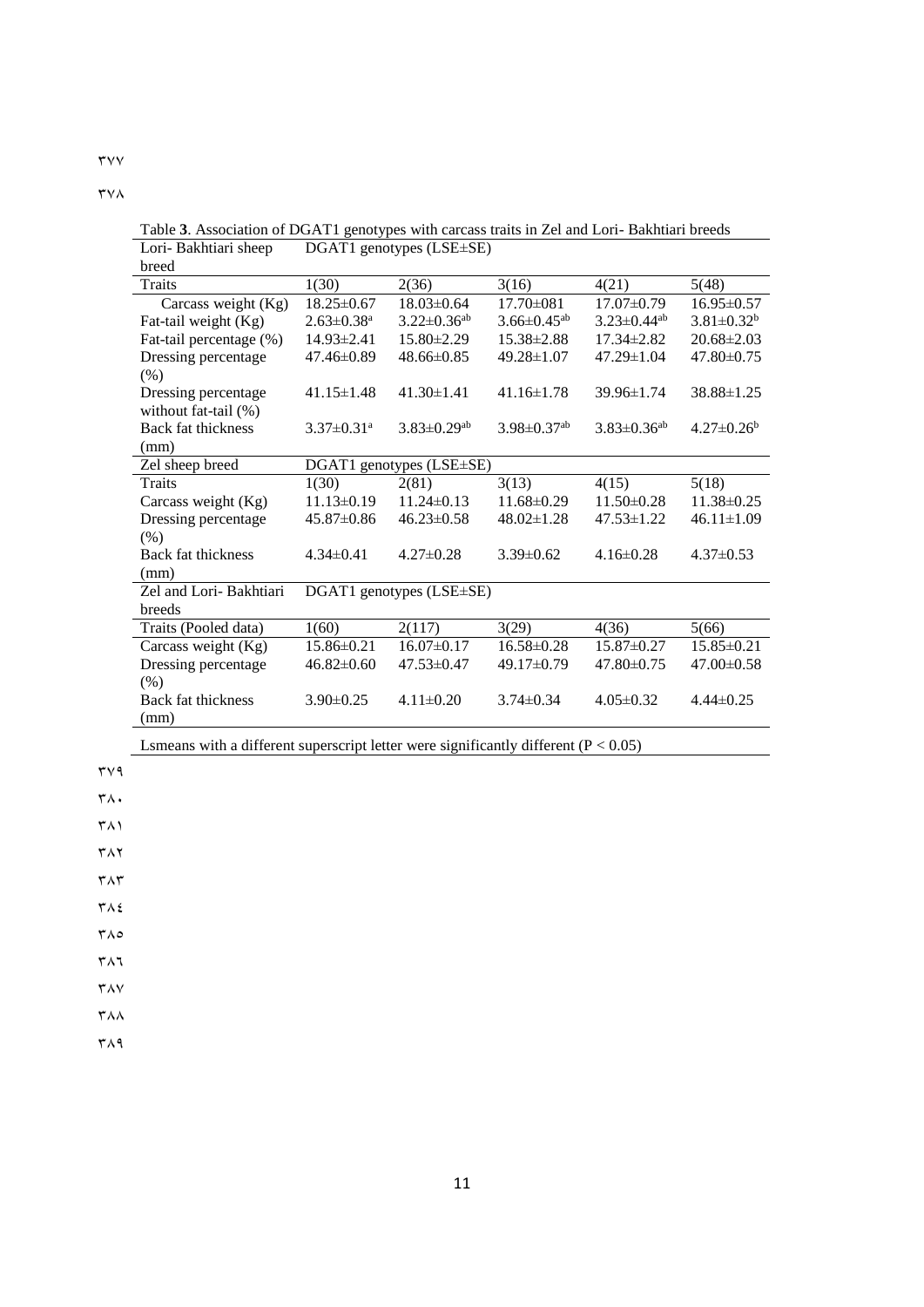| G1 | G2 | G3 | G4 | G5 |
|----|----|----|----|----|
|    |    |    |    |    |
|    |    |    |    |    |
|    |    |    |    |    |
|    |    |    |    |    |
|    |    |    |    |    |
|    |    |    |    |    |

392 for Lori-Bakhtiari and Zel breeds.

- $rr9.$
- $\mathbf{r}$
- $\tau$ 9 $\xi$
- 395

 $597$ 

- $\mathbf{y}$
- 
- $49<sub>A</sub>$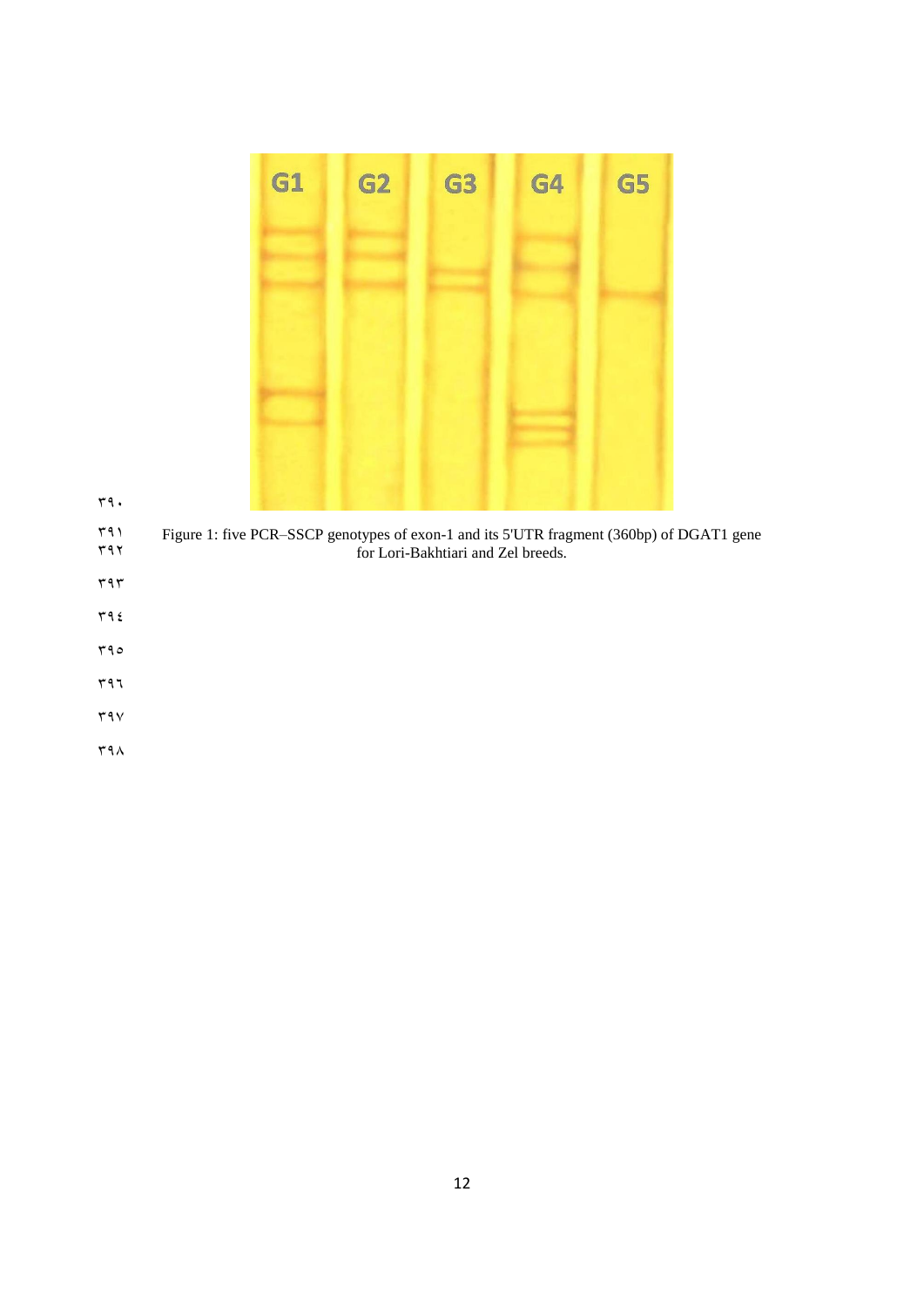$499$ 

400 Figure 2: PCR–SSCP genotype of exon-2 fragment (445-bp) of DGAT1 gene for Lori-Bakhtiari  $\mathfrak{c} \cdot \mathfrak{h}$  and Zel breeds.

- $\epsilon \cdot \tau$
- $\epsilon \cdot \tau$
- $\epsilon \cdot \epsilon$
- $6.0$
- $\epsilon \cdot 7$
- $\epsilon \cdot v$
- $\mathbf{\hat{z}}$  .  $\boldsymbol{\wedge}$
- $6.9$
- $\mathfrak{z}_1$ .
- $\mathfrak{t}$  )  $\mathfrak{t}$
- $517$
- $515$
- $515$
- $510$